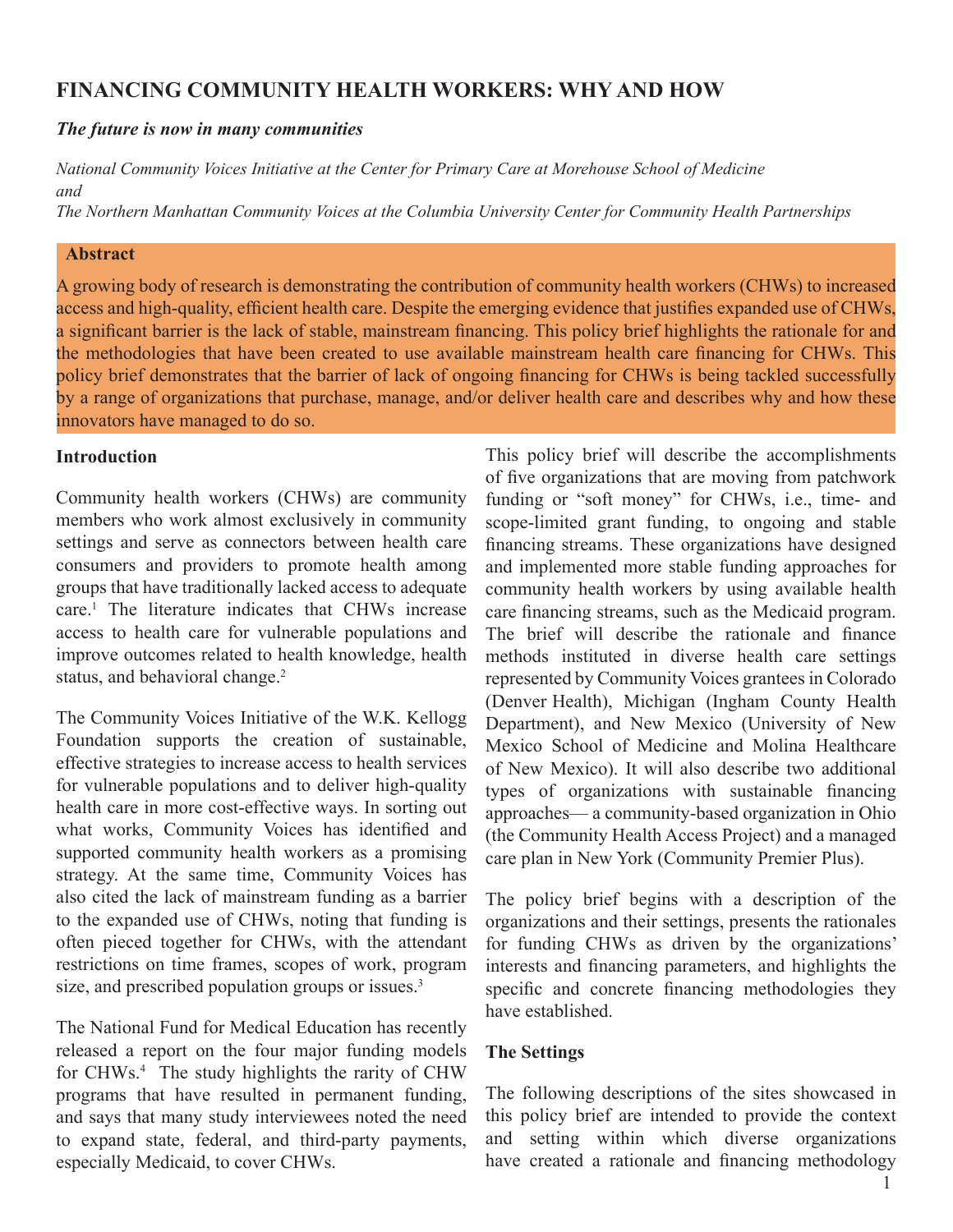for CHWs tailored to their specific needs, thereby providing a range of examples for other organizations to draw upon, whether those organizations purchase, manage, or deliver health care.

### *Colorado: Denver Health Community Voices*

The Denver Health and Hospital Authority (DH) integrates acute hospital and emergency care with public and community health to deliver preventive, primary, and acute care services.<sup>5</sup> The range of services includes 398 licensed beds, nine family health centers, and 12 school-based health centers serving one-third of Denver's population annually, as well as public health functions for the City and County of Denver. DH is the only certified, public-owned, hospital-based, Federally Qualified Health Center (FQHC) in Colorado.<sup>6</sup> The population served by DH is 55 percent Hispanic and 15 percent African American. Special populations served include high-risk pregnant women and their babies, the homeless, the chronically mentally ill, substance abusers, people with infectious disease, and prisoners.

DH is the major safety net provider for the Denver metropolitan area: it has 10 percent of the beds in the metropolitan area while providing 40 percent of all uncompensated care. Despite the extent of uncompensated care, DH has remained in the black every year since 1991. The care provided by the system extends beyond its commitment to the uninsured and underserved. DH is a major provider of services for Medicaid recipients, children eligible for the Child Health Plan, and persons eligible for the Colorado Indigent Care Program.

Through its work as a Community Voices grantee, DH is an innovator in the design and financing of CHW roles in a public safety net setting. DH employs approximately 12 CHWs to conduct culturally effective outreach with underserved populations and to provide services that include community-based health screening and health education, assistance with enrollment in publicly funded health plans, referrals, system navigation, and care management.<sup>7</sup>

### *Michigan: Ingham County Community Voices*

Ingham County's population is 280,000, of which

117,000 reside in the City of Lansing. City residents are very diverse; 65 percent are white, 22 percent African American, 10 percent Hispanic, and 3 percent Asian. Lansing is a federally designated resettlement area for refugees, a majority of whom come from northern Africa, Asia, the Middle East, countries of the former Soviet Union, and Cuba. Nearly 19 percent of Lansing's population and 14 percent of families live below the poverty line.

In response to the ongoing engagement and mobilization of Ingham County residents, a community "will" has emerged and has steadily grown to improve health access, address issues of health equity, and revitalize Lansing's neighborhoods. In addition to the active engagement of residents, there is a rich tradition of collaboration among organizations (public and private nonprofits—large and small) within Ingham County. The Access Committee of the Capital Area Health Alliance has led a community process to develop and monitor an "Action Plan for an Organized System of Health Care in the Capital Area." The plan includes goals and strategies for health coverage, outreach, zero disparity, oral health, mental health, and substance abuse. The Power of We Consortium (*www.powerofwe.org*) is a community collaborative body that measures indicators of community well-being and strengthens connections among community improvement initiatives—many with a focus on the social determinants of health.

The Ingham County Health Department (the home of Community Voices) provides staff support for the collaborative processes described above and leads program development in response to the community's health access policy agenda. In conjunction with community partners, the health department assisted with the development of an innovative health coverage plan (Ingham Health Plan) and strengthened its primary care clinics (by earning FQHC Look Alike status). With Community Voices support, the health department partnered with community-based organizations in developing effective outreach models through community health workers. Each of these initiatives, i.e., expanded health coverage, enhanced primary care system, and outreach through community health workers, relies on mainstream health financing to sustain operations. Through partnerships and the leveraging of local investments with state and federal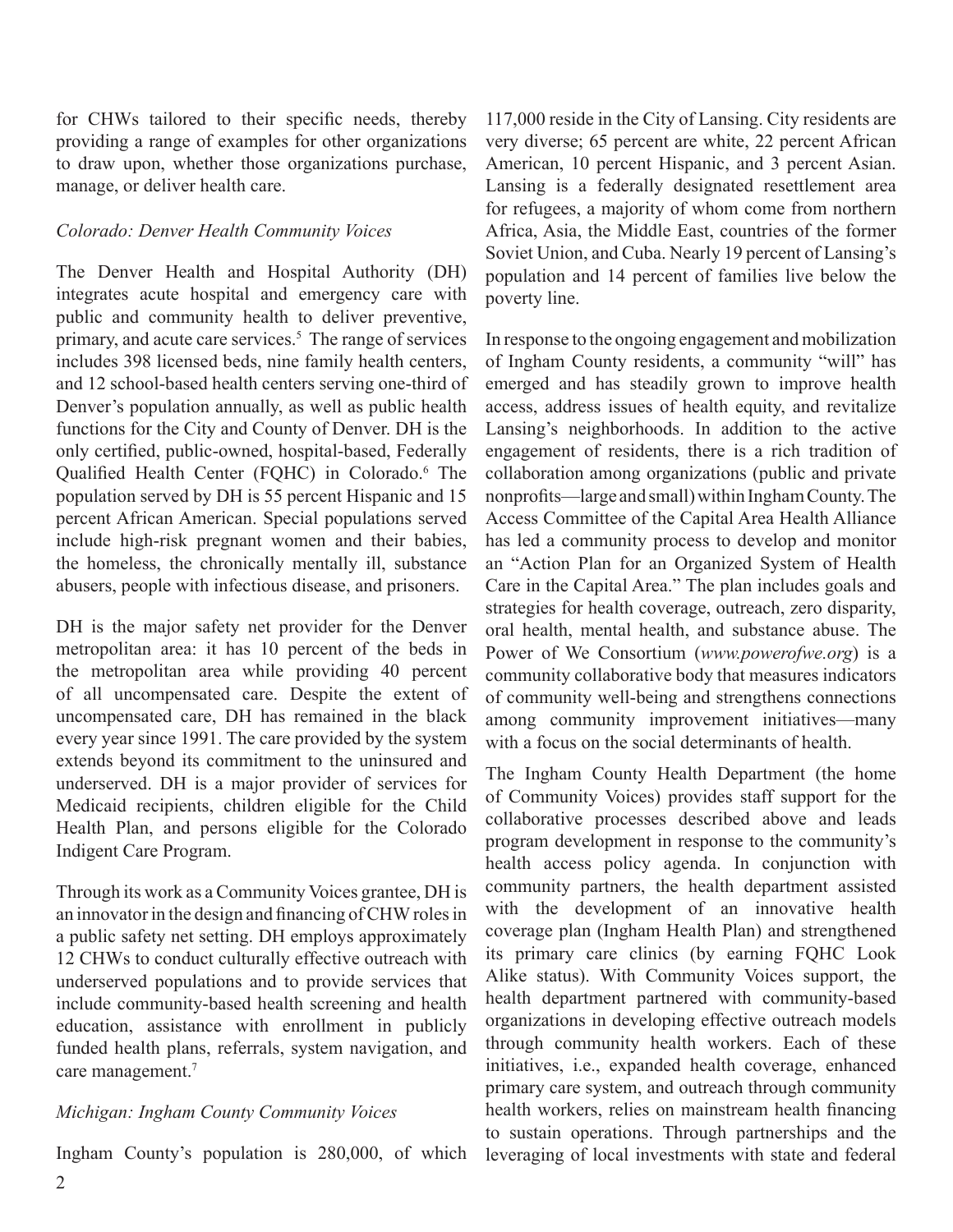funds, the community has achieved results—nearly 60 percent of the community's uninsured have access to organized health care.

### *New Mexico: Community Voices and Molina Healthcare of New Mexico*

New Mexico Community Voices (NMCV) is an initiative of the Center for Community Partnerships within the Health Science Center of the University of New Mexico (UNM). NMCV facilitates state and community efforts to improve access to and quality of health services.<sup>8</sup> New Mexico has one of the highest rates of the uninsured and underinsured in the United States, with 29 of its 33 counties designated as medically underserved areas and health profession shortage areas.<sup>9</sup> NMCV participates in or supports an extensive partnership of various provider, policy, and advocacy groups intent on using health resources efficiently, increasing access, and reducing the number of people without health care. NMCV, together with the Coordinated Systems of Care Community Access Program of New Mexico (CSC-CAPNM), has funded the administrative staff and operations of the coordination and integration of care for high-risk patients, i.e., individuals who require health and related services of a type or amount beyond that required by the general membership of managed care plans.

Molina Healthcare of New Mexico is one of three managed care plans serving Medicaid recipients in the state. Molina is based in California and has health plans in several states that focus primarily on Medicaid and low-income populations. The plan emphasizes member outreach, low-literacy programs, and care management. As a major provider in Molina Healthcare of New Mexico's network, the University of New Mexico's Health Sciences Center (HSC) is partnering with the plan and CSC-CAPNM in carrying out its care management function. NMCV, through the UNM Health Sciences Center, provides the care coordination outreach that assists Molina with its overall health care coordination of members. UNM HSC, through the initial support of NMCV, recruits, trains, and coordinates CHWs within the plan's provider network, as a partner and member of the overall care management team.

#### *Ohio: Community Health Access Project (CHAP)*

A movement is under way in Ohio to strengthen the connection between funding and outcomes in the delivery of health and human services. The Ohio Department of Jobs and Family Services has fostered and funded initiatives that produce specific results through contracts for services for at-risk individuals. These initiatives involve partnerships with other local, state, and national organizations, including the Ohio Department of Health, the Osteopathic Heritage Foundation, the Richland County Foundation (a network of 35 churches, The Friends of CHAP), and the federal Health Resources and Services Administration (HRSA).

The Ohio county departments of Jobs and Family Services (Franklin, Knox, and Richland counties) negotiated outcome-focused contracts for the services provided by the Community Health Access Project, a nonprofit organization whose mission is to improve health and social outcomes. CHAP provides outcomefocused care coordination for at-risk populations. CHAP is also working with federal, state, and county partners to further develop and promote basic principles and a model for producing positive outcomes that are tied to financing.

CHAP began in urban Mansfield (Richland County) in 1999 with the goal of eliminating health disparities through the efforts of community health workers to overcome barriers to health care and employment. CHAP has since expanded to rural Knox County and urban Franklin County, which includes Columbus. CHAP provides community-based care coordination to improve health and social outcomes for individuals isolated by cultural, geographic, and economic barriers, focusing on the production of specific results. A fundamental challenge that CHAP addresses is to identify those at risk and to ensure that they connect to medical care. Culturally isolated and impoverished populations often do not receive medical care early, resulting in debilitating and much more expensive health status outcomes.

In the CHAP model, CHWs are part of an outcome-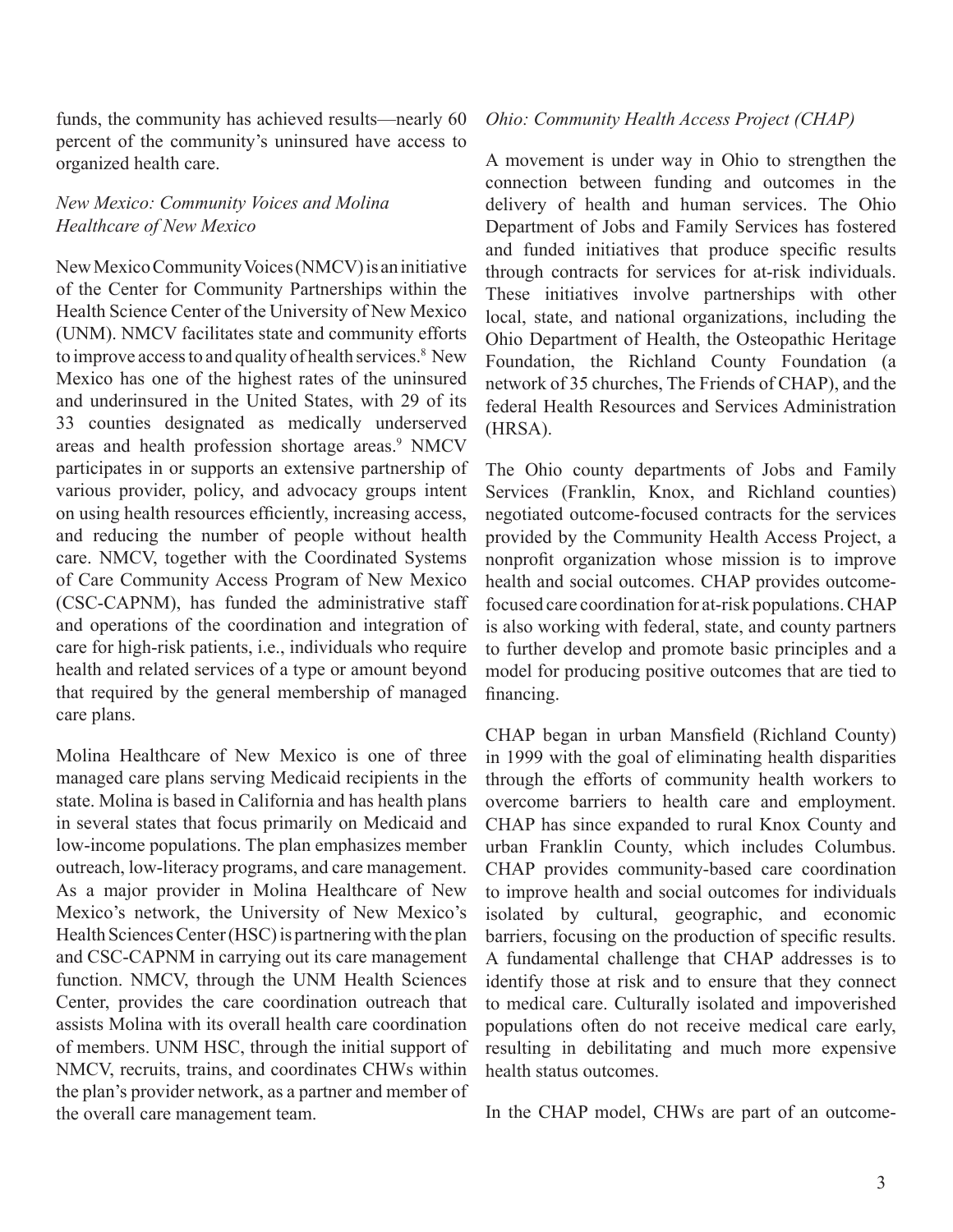focused care-coordination team that uses social and clinical "pathways" to achieve specific results and outcomes. To understand the setting in which CHAP and its funding partners make use of CHWs, it is helpful to review the principles and the "pathways" that are being applied to help health and social services systems direct financing to achieve specific results.

CHAP's care coordination is driven by three principles, which have been developed as part of a national collaborative effort supported by HRSA. These principles have been formally affirmed by the Ohio Chapter of the American Academy of Pediatrics.

- 1. Identify those most at risk.
- 2. Confirm their connection to evidence-based intervention.
- 3. Measure the outcome in both health/social improvement and cost savings.

Consistent with these broad principles, Drs. Sarah and Mark Redding applied the experience they gained in Alaska, which relies extensively on CHWs, to design the "Pathways Model." This model provides a standardized and accountable structure to document the care coordination that identifies and links those most at risk to the evidence-based activities and interventions necessary to achieve measurable, positive outcomes. The "pathway" of steps that needs to be taken to reach a positive outcome is reimbursed based on the achievement of specific performance measures and a final outcome.

One example of the "Pathways Model" is the "Pregnancy Pathway," in which an at-risk pregnant teen is identified and engaged in care coordination. Barriers to care such as language issues or lack of health insurance and transportation are identified and overcome. Receipt of prenatal care is confirmed and ongoing follow-up is provided. The pathway is not considered complete and final payment is not invoiced until the positive outcome is achieved, i.e., a healthy, normal birth-weight infant. The method that links a pathway and reimbursement will be described in the rationale and methodology section of this policy brief.

CHAP is currently utilizing more than 40 pathways addressing health, social, and education issues. CHWs play key roles in care coordination teams with direct service providers, helping to create and maintain the connections with health and social services that are essential for achieving positive outcomes.

## *New York: Community Premier Plus*

Community Premier Plus (CPP) is a private, not-forprofit health plan serving persons eligible for Medicaid managed care, Family Health Plus (for adults between the ages of 19 and 64 who do not have health insurance and are not eligible for Medicaid), and Child Health Plus (the state's insurance plan for children).<sup>10</sup> CPP is targeted to the medically underserved living in the Bronx and northern Manhattan. In 2004, CPP received the highest ranking for quality and member satisfaction among Medicaid health plans by the New York State Department of Health.<sup>11</sup> The North Manhattan Community Voices Collaborative has spotlighted the contributions of CHWs, with CPP exemplifying a model approach.

CPP employs two CHWs and they are an integral part of the plan's quality improvement function. CPP hires individuals drawn from the community who carry out community health worker functions related to health education. The plan's Quality Improvement Committee determines health education targets based on its analysis of Health Plan Employer Data and Information Set (HEDIS) data and quality improvement priorities set by the state and city. $12$ 

# **The Rationales and Methods for Financing Community Health Workers**

Each of the organizations highlighted in this policy brief is concerned with health care access, quality, and cost. Depending on its mission and the financing mechanisms available to it, each organization looks to CHWs for the value added relative to a specific emphasis on access, quality, and/or cost. Most importantly, their decision to support CHWs is based on the analyses they are undertaking to assess the impact of CHWs, and they are utilizing and adapting available mainstream financing mechanisms such as Medicaid. While federal Medicaid policy does not specify that CHWs can be directly reimbursed, the financing approach of the organizations described in this policy brief generally take advantage of one or more of the following opportunities: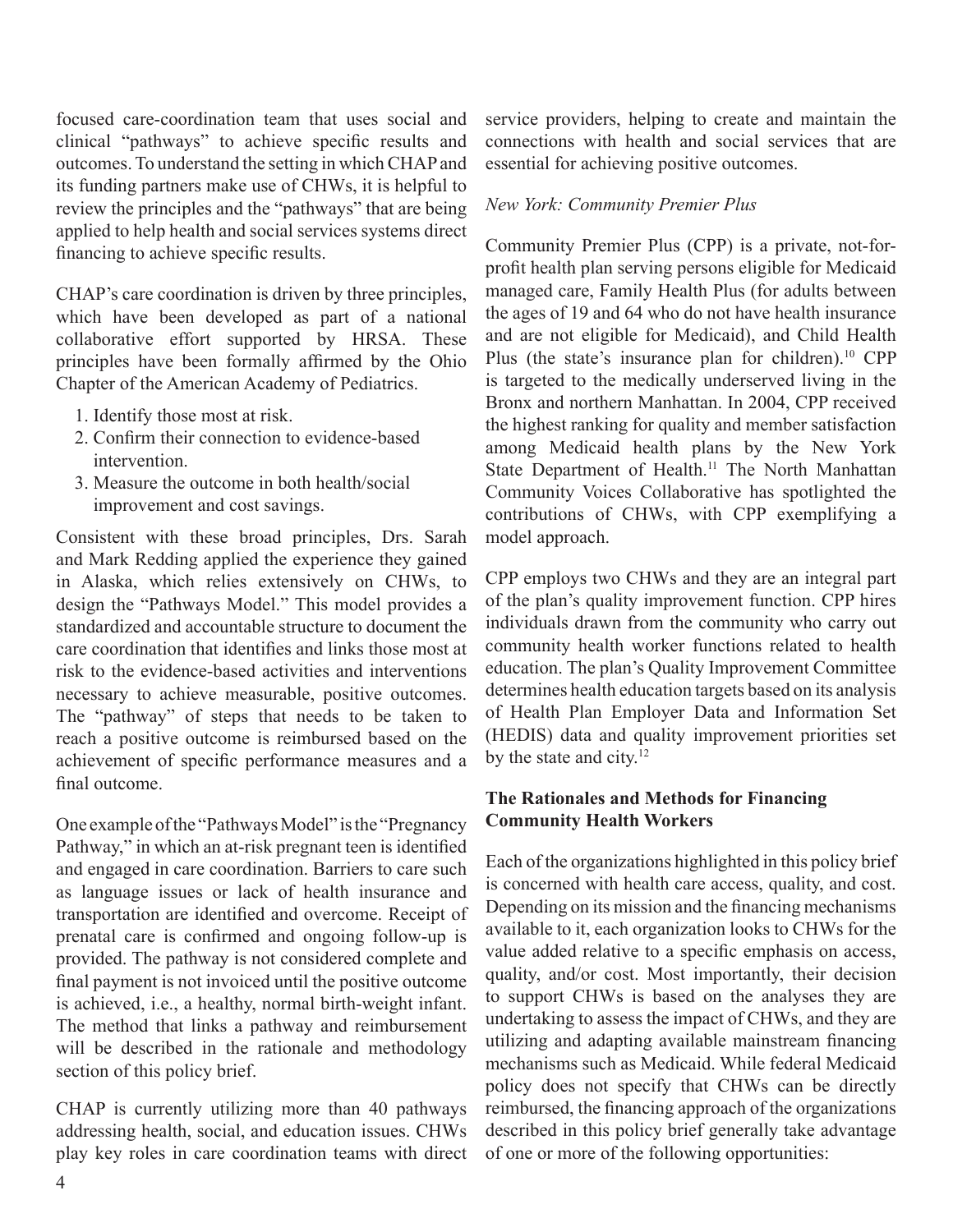- Medicaid managed-care organizations can utilize portions of capitated payments to employ CHWs or contract with provider organizations for CHWs.
- Selected organizations, such as public health agencies and FQHCs, can be reimbursed for Medicaid administrative costs to support outreach and coordination activities performed by CHWs.
- Health systems and provider organizations can utilize CHWs to improve their financial bottom line.

The following descriptions present the financing policies and methods of the organizations, including a brief summary of their analyses of the value of CHWs to date that are driving their financial commitments.

### *Denver Health and Hospital Authority*

**Rationale and Methodology**. There are numerous financing mechanisms available to Denver Health as an integrated health system. The system has the usual contracts with the state, health plans, and commercial insurance carriers for the provision of medical services. In addition, DH has some unique financial mechanisms as a publicly owned health authority and a FQHC. These unique arrangements include coverage plans for the uninsured through leveraged Disproportionate Share Hospital payments (DSH),<sup>13</sup> an alternative Medicaid reimbursement methodology for costs associated with outreach and Medicaid eligibility determination, and funding from city and county governments to cover a portion of uncompensated care costs. Within these financing parameters, as a safety net provider serving a large uninsured population, DH is focused on having its patient population covered, appropriately utilizing services, and receiving the most cost-effective interventions to improve their health. DH is missiondriven (serving persons with low-income) with a focus on the bottom line. In spite of the challenges, the Denver Health and Hospital Authority has never incurred a deficit.

DH is a strong proponent of the idea that community health workers can contribute in many ways to carry out the mission of the health authority. With the support of grant (soft) funds, DH has been an innovator in the design and evaluation of roles performed by community

health workers. This innovation is grounded in rigorous evaluation of not only the outputs of CHWs, such as the number and types of services and referrals provided, but also of the financial impact of CHWs on the health system. Functions performed by CHWs that have a demonstrated return on investment are transferred from soft (grant) funding to hard (mainstream) funding. Of the 12 community health workers employed by DH, four have been transferred from grant funding to mainstream funding.

Two CHWs have been transferred to mainstream funding based on their positive contribution to men's health. Their impact on the health system has been demonstrated through analysis of utilization, charges, reimbursements, and payer sources for a sample of underserved men nine months before and nine months after initial contact with a community health worker. The analysis found that although total visits increased, total charges decreased. These utilization changes increases in primary care and medical specialty visits and reductions in urgent care, behavioral health, and inpatient visits—resulted in a reduction in uncompensated charges of \$206,485 (\$275,313 annualized). Calculating the return on investment (the ratio of savings as a result of the intervention divided by the program costs) yielded a savings of \$2.28 for every dollar invested by Denver Health in the CHW program, translating to \$95,941 in annual savings.<sup>14</sup>

Two additional health workers have been transferred to mainstream funding based on their positive contribution to women during and after pregnancy. The Free Pregnancy Testing Program provides barrier-free pregnancy tests and uses community health workers (health advisors) to conduct the pregnancy tests, assist women in scheduling an appointment with an enrollment specialist, and identifying a medical home.<sup>15</sup> DH conducted an analysis of the degree to which access to services was increased for underserved pregnant women, the concurrent increase in DH deliveries, and the increase in revenue for the health system. Access to services was increased for underserved pregnant women with a concurrent increase in DH deliveries (78 percent of non-DH patients at the time of the pregnancy test delivered at DH), resulting in net revenue of \$295,919—a return on investment of \$6.69 for each dollar spent.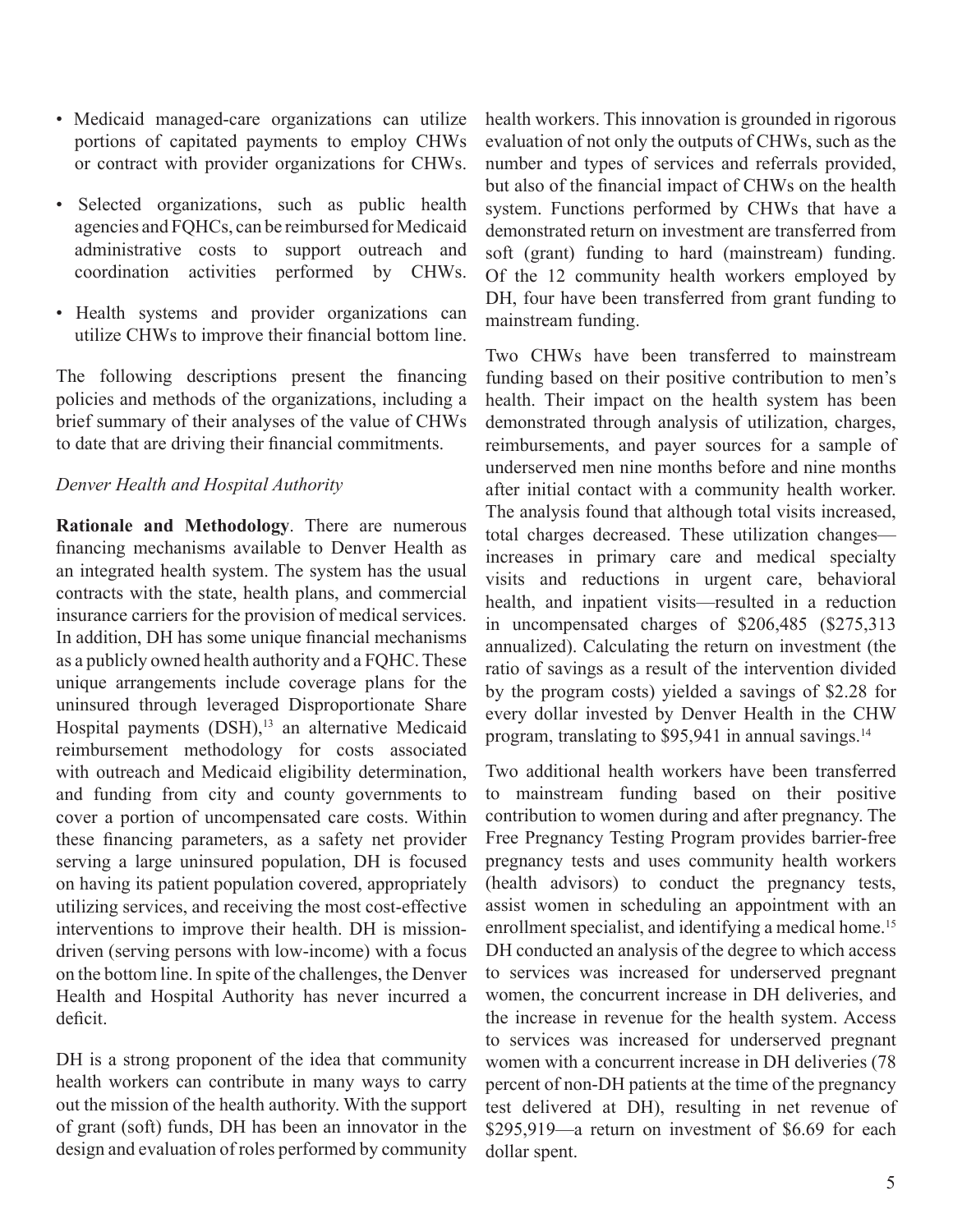**Finance Methodology**. Once positive results from the return on investments analysis are established, the information is presented to officials within DH, including its board of directors. The chief financial officer (CFO) reviews analyses conducted that will reduce costs and/or increase revenues and accordingly recommends actions. For the two analyses described above, decisions resulted in changing the source of financing from grant funding to the organization's operating budget (mainstream funding).

**Next Steps**. Denver Health is now advancing its analysis of value by comparing the health status benchmarks of mothers who delivered at the system, and their infants, following participation in the free pregnancy testing initiative, with other mothers and infants served by the system during the same period. Variables will include beginning prenatal care in the first trimester, number of prenatal visits, birth weight, and Neonatal Intensive Care Unit (NICU) admissions. Denver Health is preparing to publish this analysis along with the analysis of the financial impact of the free pregnancy testing initiative.

A new return on investment analysis will soon be initiated to assess the costs and contributions of community health workers in their role of assisting families with Medicaid applications. Several CHWs are assigned to neighborhoods to help uninsured families apply for Medicaid as a part of their health screening activities. Other community health workers perform these functions in neighborhood clinics or in schoolbased health centers. Due to a recent change in state policy, a positive return on investment for outreach activities performed by CHWs may be somewhat easier to achieve than under the previous policy. Prior to the policy change, Denver Health, as a FQHC, received a capped "outstationing payment" to create opportunities for pregnant women and children to apply for Medicaid at locations other than welfare offices. The capped payment was far below the costs for these activities. Since Denver Health is the only publicly owned, hospital-affiliated FQHC that currently performs outstationing services, the state modified a rule to permit DH to share (on a 50-50 basis with Medicaid—federal funds) the certified, uncompensated administrative costs associated with outstationing activities.16 Under this new policy, Denver Health has already received

increased reimbursement to partially cover the costs of its specialty eligibility workers and the two men's health initiative CHWs who take applications in the field. Denver Health has not yet claimed any costs of other CHWs assisting with the enrollment process. If the return on investment analysis can demonstrate positive returns for CHWs in their role of outreach and assisting families with Medicaid applications, Denver Health will likely transfer additional CHW positions from soft money to mainstream health care financing.

### *Michigan, Ingham County Community Voices*

**Rationale and Methodology**. While the Ingham community's focus includes access, quality, and cost, the policy driver is access. The community has adopted a three-part strategy for reducing its uninsured population. The first step was to expand health coverage. In 1998, the Ingham Health Plan (IHP) was created; it is a coverage program that provides primary care, specialty care, outpatient lab, x-ray, and prescription drugs to low-income, uninsured county residents and those eligible for the state's Adults Benefits Waiver (ABW) program. In addition to co-payments charged to enrollees, the primary source of financing is provided through a special DSH payment. The special financing mechanism combines local funds from county tax revenues, state funds designated for ABW enrollees, and federal Medicaid matching funds. Financing is available to cover the costs of approximately 16,000 enrollees.

The next steps simultaneously focused on expanding the provider network and on active outreach to find and assist uninsured persons with enrollment in Medicaid or IHP. Private providers willing to serve Medicaid and IHP enrollees were recruited—both primary care and specialty providers. The Ingham County Health Department earned FQHC "Look Alike" status and with it came Medicaid full-cost reimbursement (up to the Medicare cap). As a result, the health department reduced its cost subsidy of health care for Medicaid recipients; the funds were instead used to expand services for the uninsured. Having accomplished new health coverage and increased health care capacity, the challenge became finding the uninsured and assisting them with Medicaid or IHP enrollment and promoting appropriate utilization of their health care benefits.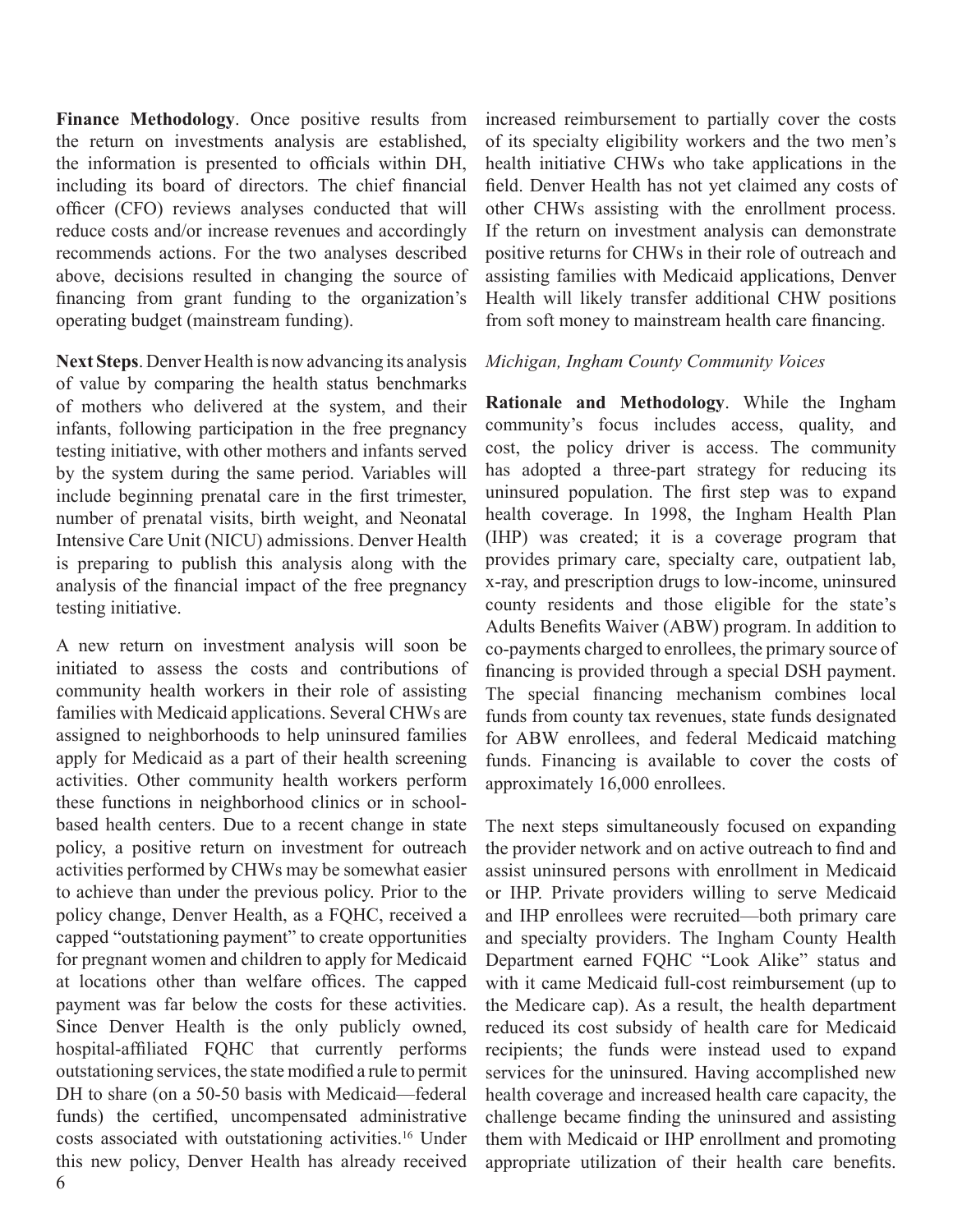While IHP financing and provider capacity would support an enrollment of 16,000, actual enrollment reached a plateau around 14,000. This set the stage for new models for outreach through community health workers.

For many years CHWs have been successfully utilized by the health department in outreach activities with women during and after pregnancy and by communitybased organizations (under contract with the department) to help refugees access health care services. In the first instance, mothers previously on welfare are recruited as community health workers to help low-income pregnant women access early prenatal care and preventive health care for their infant. For refugees, community health workers from the same culture provide care coordination, transportation, and translation services.

Several years ago, the health department began to partner with neighborhood organizations to develop new models of neighbor-to-neighbor outreach, and with organizations serving communities of color to develop new, culturally appropriate outreach models. These partnerships are natural outgrowths of community practices developed through Community Voices. Consistent with these practices, communitybased organizations are encouraged to view the health department and other institutions as their resources, while the health department and other institutions are learning to view community-based organizations as their assets. In this regard, the outreach models utilize the assets of community health workers—trusting relationships—to connect people to one another and with community resources, thereby tapping the knowledge, skills, and resources of community members and institutions alike. The outreach strategies to improve access and appropriate effective utilization of services are integrated with engagement and mobilization of residents to improve community health.<sup>17</sup>

The local rationale for financing CHWs is supported most dramatically by the increasing proportion of individuals with health coverage and linkages to services. Local evaluation by Ingham Community Voices documents that almost 60 percent of individuals without health insurance now have coverage through IHP.18

The contribution of CHWs to increased access is demonstrated by the performance data in Exhibit 1, which presents data from Fiscal Year (FY) 2006 on the outputs of the six community-based organizations utilizing CHWs (0.5 to 2.0 full-time equivalents [FTEs] per organization) related to the following objectives:

- Provide outreach in low-income neighborhoods and in communities of color
- Enroll those eligible in health coverage plans
- Provide information and links to health and social support services
- Engage community members in community improvement activities

### **EXHIBIT 1** Community Health Worker Performance, Fiscal Year 2006

|                                                                                                     | Q1                | Q <sub>2</sub>  | Q <sub>3</sub>  | O <sub>4</sub>  |
|-----------------------------------------------------------------------------------------------------|-------------------|-----------------|-----------------|-----------------|
| Factor                                                                                              | $(10/05 - 12/05)$ | $(1/06 - 3/06)$ | $(4/06 - 6/06)$ | $(7/06 - 9/06)$ |
| Residents contacted                                                                                 | 1,924             | 2,198           | 2,198           | 2,730           |
| Initial interactions                                                                                | 621               | 733             | 1,163           | 1,250           |
| Follow-up interactions                                                                              | 1,524             | 1,795           | 1,014           | 1,253           |
| Group interactions                                                                                  | 499               | 630             | 1,419           | 1,870           |
| Enrollments in Medicaid or<br>Ingham Health Plan (IHP)                                              | 289               | 224             | 393             | 368             |
| Number of linkages provided<br>and/or information topics<br>covered during outreach<br>interactions | 5,887             | 9,318           | 8,751           | <b>NA</b>       |
| Number of linkages provided<br>and/or information related to<br>community improvement               | 673               | 730             | 901             | NA              |

SOURCE: Ingham County Health Department

NOTES: Outreach workers may have one or more interactions with a resident during the reporting period; enrollments include new enrollments in Medicaid, conversion from IHP to Medicaid, and new enrollments in IHP, an interaction may include multiple linkages or information provided to the resident; and linkages/information for community improvement is one of the topics that may be covered during outreach.

In addition, CHWs effectively target outreach to vulnerable populations. In FY 2006, the Ingham County Health Department targeted its outreach to low-income pregnant women, mothers with infants, and the Native American community. During the year, CHWs assisted 394 pregnant women and mothers with infants enrolled in Medicaid in accessing prenatal care or well-child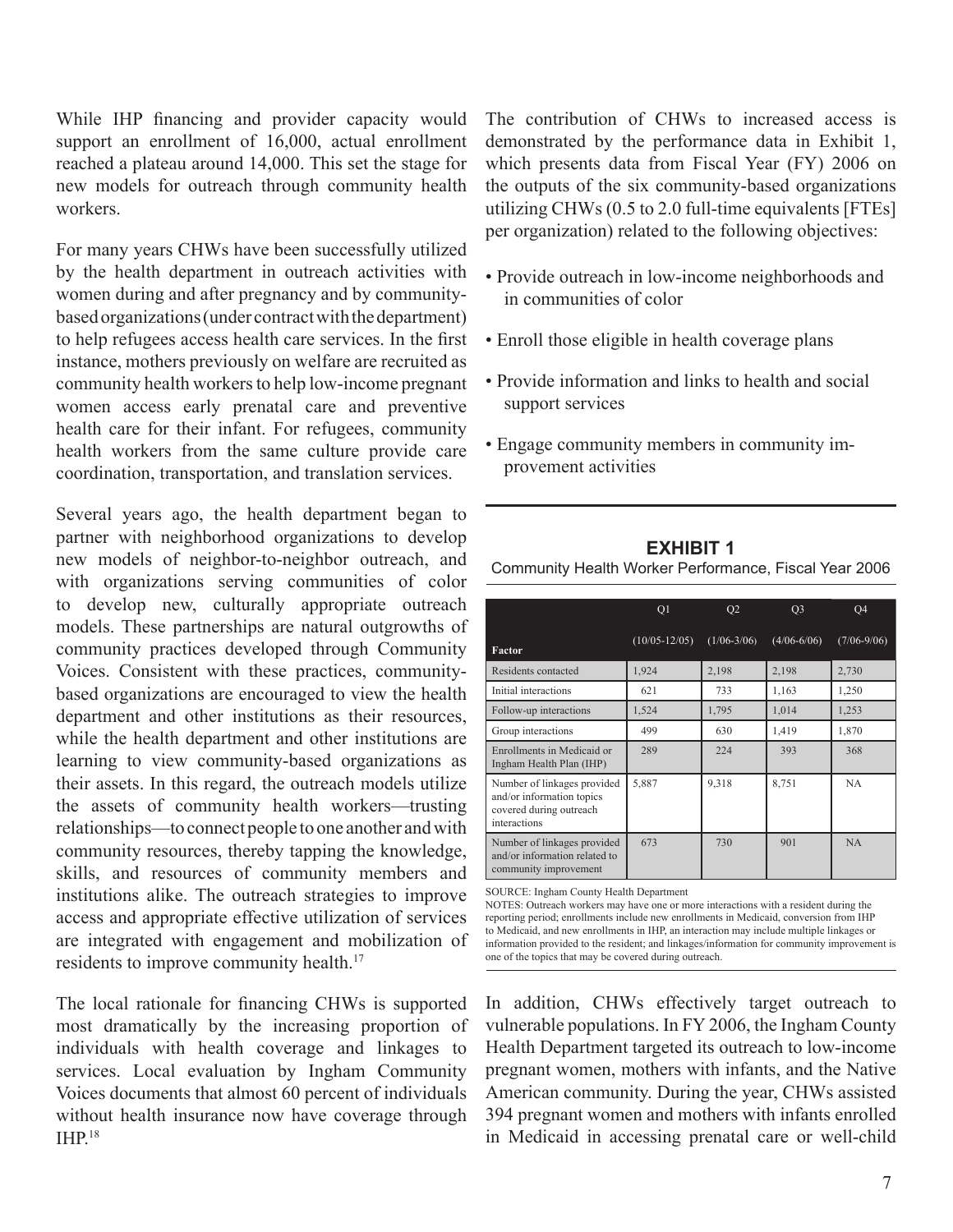#### **EXHIBIT 2** Mainstream Financing of Community Health Workers FY 2007 Community Outreach System



visits and implementing plans of care, and helped 34 Native Americans access health services.

CHWs employed by community-based organizations also helped immigrants, refugees, and language minorities access more than 4,000 clinic visits and health screenings by providing transportation, translation, and other supportive services.

**Finance Methodology**. The Ingham County Health Department has utilized a progressive Michigan Medicaid Policy, first initiated in 1990, to support outreach activities by CHWs.<sup>19</sup> In 2005, the Michigan Department of Community Health (MDCH), with approval from the Centers for Medicare and Medicaid, refined the policy to make more explicit the reimbursable activities and cost-sharing arrangements for Medicaid outreach. Activities include increasing public awareness about Medicaid eligibility and benefits; assisting with Medicaid applications; providing translation and transportation services; and promoting the utilization of preventive health services, such as well-child visits. When these administrative functions are carried out by local health departments under contract with the

Michigan Medicaid Program, local expenditures can earn federal Medicaid matching funds on a 50-50 basis $20$ 

Through this state policy, Ingham County has leveraged local investments (with Medicaid federal funds) to create its community system of outreach based on community health workers. Over a million dollars of mainstream health care financing is invested annually in this community outreach system. Twenty-one FTE community health worker positions are supported through the financing, and since many work on a parttime basis, there are approximately 30 employees. Most of the community health workers are employed through community-based organizations. Exhibit 2 illustrates the multiple funding sources, the numbers and settings of CHWs, and the role of the health department as intermediary with community-based organizations. The system's activities and costs are divided as follows: outreach to current and potential Medicaid recipients (a weighted average of 85 percent of costs) and outreach activities associated with IHP members or non-Medicaid activities (15 percent of costs).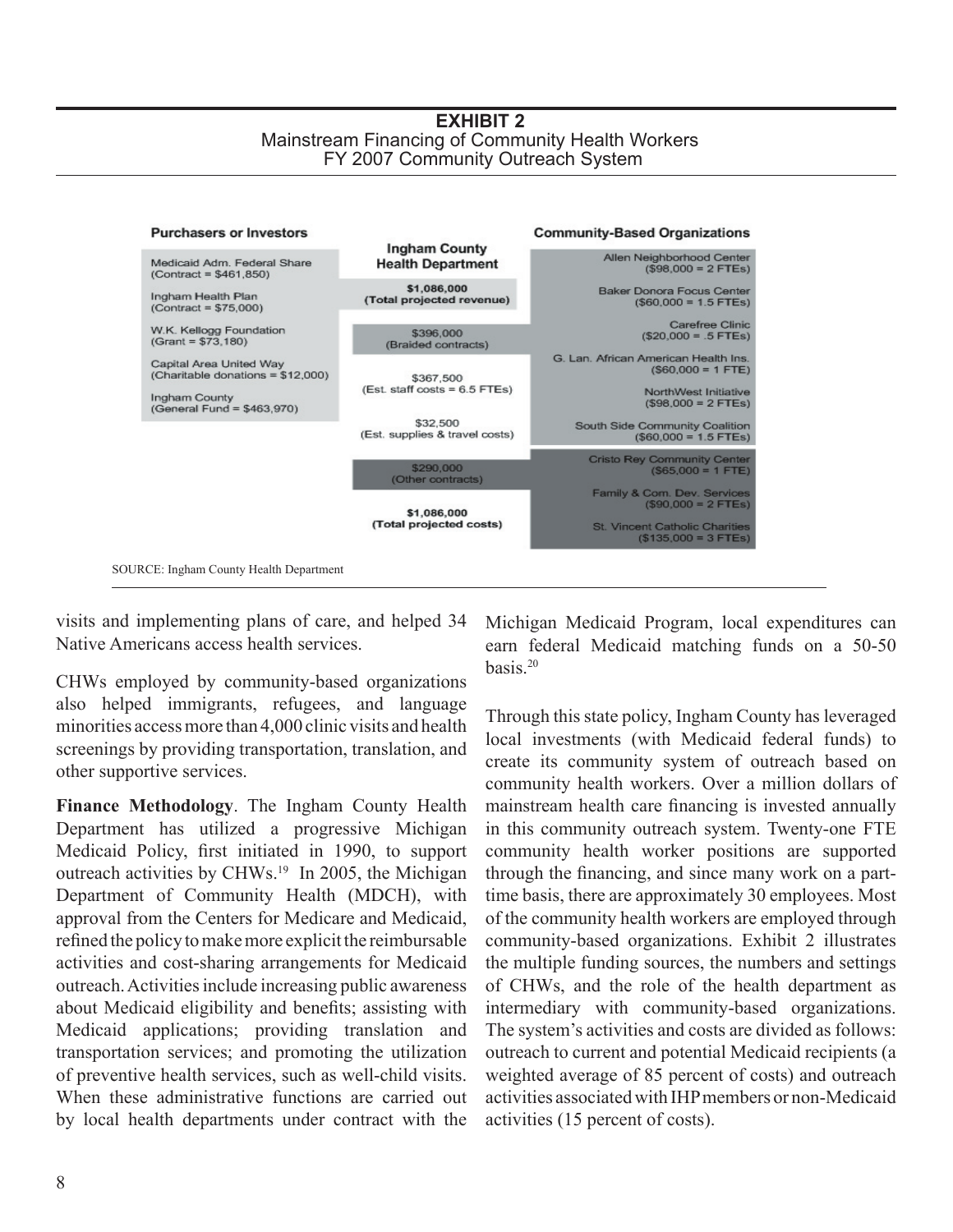Prior to the contract period, the health department is busy securing and bundling funds from multiple sources to sustain or enhance the community's outreach system. The initial focus is on generating funds that can be matched with Medicaid funds (the federal share). The county's general fund is the primary source of matching funds; secondary sources include private funds generated through the United Way's annual campaign and grant funds from the W. K. Kellogg Foundation. The department develops budget requests through the county's budget process; the requests are justified using information produced by the community that supports the need for, and performance of, community health workers. As a part of the annual United Way campaign, employees of health care organizations are permitted to designate the "health outreach initiative" as a charitable contribution. These private donations, along with the department's decisions about the allocation of Community Voices grant funds, are added to the pool of available funds for CHWs. Through a budget process similar to the county's, the department requests funds from the Ingham Health Plan Corporation for its portion of outreach costs.

Once funding levels are established, the health department enters into contracts with the Ingham Health Plan Corporation for outreach services and with MDCH for the federal share of Medicaid outreach costs. The contracts contain approved budgets and contract provisions that outline program and financial requirements. The contract with the MDCH specifically binds the health department to the state Medicaid outreach policy as the basis for claiming the federal share (50 percent) of its outreach costs. The contract further requires the health department to use cost allocation methodologies that comply with federal Office of Management and Budget Circular A-87 in establishing its quarterly claim for federal funds. MDCH agrees to pay the department for half of the Medicaid outreach costs that are reported in quarterly program and financial reports.21

With funding levels established for the budget year, CHW positions within the health department can be confirmed. These positions include 5.5 FTE positions in the department's Maternal and Infant Outreach unit and one full-time Native American outreach position. With funding established for contractual services, the

health department can negotiate outreach contracts with community-based organizations. There are two types of contracts: braided contracts involving multiple funding sources and other contracts supported by only two funding sources (county and Medicaid—federal share).

To simplify administration for community-based organizations and to enhance accountability to the various funding sources, **braided contracts** are negotiated with six community-based organizations. Five of these community-based organizations provide outreach services in low-income neighborhoods and one focuses its outreach within the African American community. This single contract specifies all the program and reporting requirements of the various funding partners, including information that is necessary for the health department to determine Medicaid's share of costs associated with the activities of community health workers. Specifically, quarterly reports are required that specify the number and percentage of outreach activities (interactions) that took place during the period with current and potential Medicaid recipients. Cash advances and payments to community-based organizations are linked with these quarterly reporting requirements. In addition to paying for outreach services, the health department provides technical assistance on the development and maintenance of outreach databases, provides training on Medicaid and IHP eligibility and benefits, and provides shared learning opportunities for CHWs.

Other outreach contracts support community health workers in assisting refugees and new immigrants with accessing and utilizing health care services. For example, St. Vincent Catholic Charities and Family and Community Services provide these services through care coordination, translation, and transportation supports. Cristo Rey Community Center helps Spanishspeaking residents access health care and related human services.

**Next Steps.** In FY 2007, the Ingham County Health Department intends to pilot a new role for community health workers—patient navigators—in the primary care clinics of its FQHC. Two patient navigators will join clinical teams managing patients with diabetes and hypertension. Patient navigators will provide a critical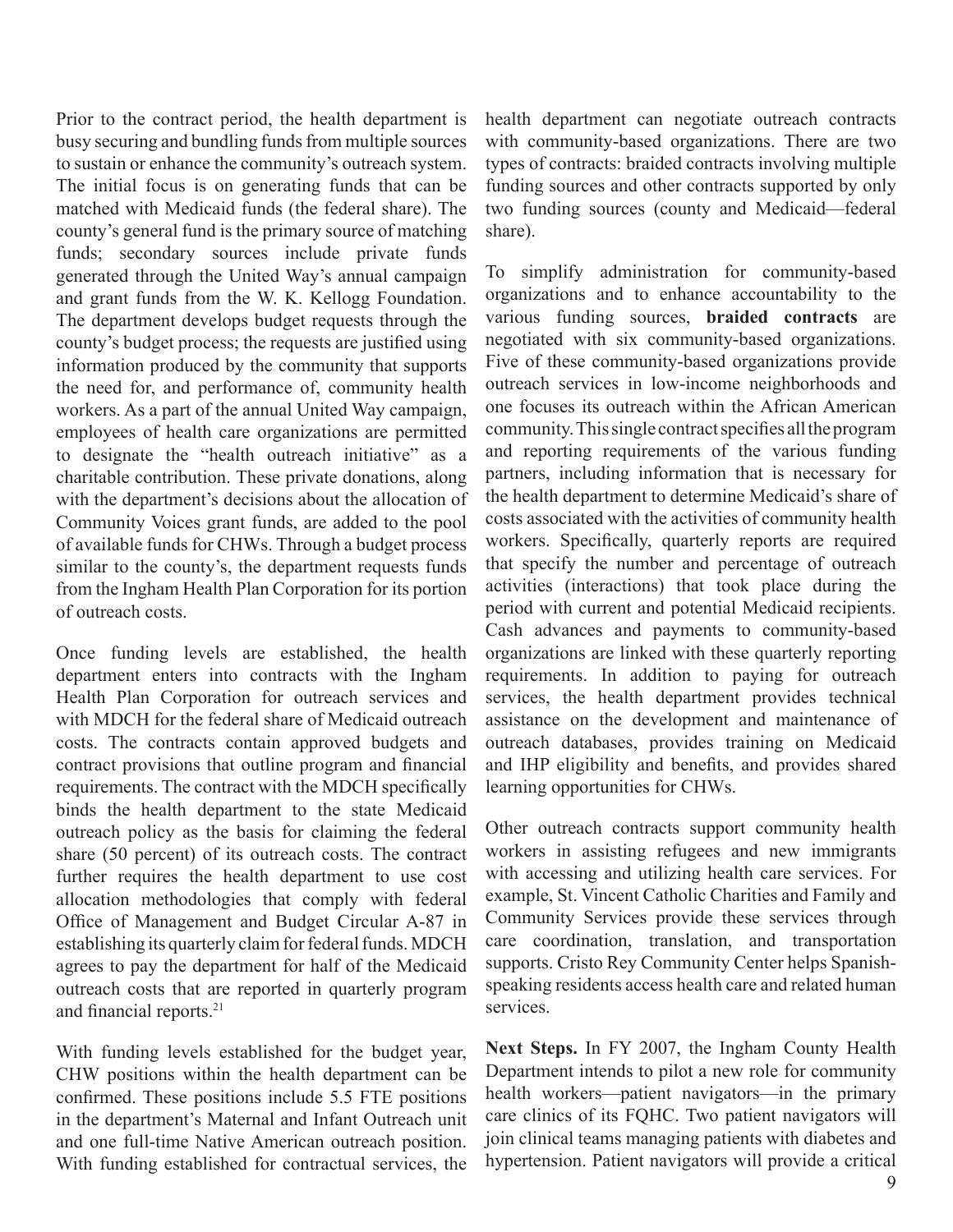link between the clinics and community resources, including CHWs employed by community-based organizations. They will link patients with communitybased exercise and nutrition education opportunities in convenient and comfortable locations for residents. The pilot will determine whether patient navigators, as part of the clinical team treating patients with chronic disease, can improve the self-care and management of diabetes and hypertension and thereby reduce diseaserelated complications such as heart disease, stroke, kidney disease, adult-onset blindness, and lower limb amputations.

# *New Mexico Community Voices and Molina Healthcare of New Mexico*

**Rationale and Methodology**. Molina Healthcare of New Mexico is at the center of New Mexico's financing strategies for community health workers and capitation is at the heart of the payment mechanism. The rationale for the utilization of CHWs is guided by the health plan's strategic interest in expanding its market share (access) and the interrelated aspects of increasing the effectiveness (quality) and efficiency (cost) of medical care. Molina's case managers form a team with CHWs as **field case managers**. In this role, the primary contribution of CHWs is contacting high-risk plan members, connecting them with a medical home, and overcoming barriers to appropriate utilization of services.

While the focus of Molina Healthcare of New Mexico's use of CHWs is on case management and care coordination, the involvement of CHWs also contributes directly and indirectly to Molina Healthcare of New Mexico's marketing strategy. The direct impact on marketing is that enrollment materials describe enhanced benefits that include CHWs. As a result, Molina assumes that more Medicaid recipients will select the plan for their services. There is also an indirect influence on enrollment through the state's automatic (default) enrollee assignment process, when higher plan performance scores translate into more patients being automatically assigned to the plan. Molina recognizes that CHWs contribute to improved plan performance, as measured by HEDIS and Consumer Assessment of Health Care Providers and Systems (CAHPS) (member satisfaction) scores. Molina has entered into

an agreement with the Health Sciences Center of the University of New Mexico's Family and Community Medicine Department to assign CHWs to selected patients enrolled with the health plan. This agreement is based on a successful one-year pilot (initially a one-year project started in May 2005) between Molina and CSC-CAPNM, along with other organizations. The focus of the pilot was to improve access to necessary health services, prevent overutilization and underutilization of services, and assist in care management for patients with substance abuse and behavioral health issues, as well as physical health problems and psychosocial issues. Patients with these co-morbidities who were missing medical appointments were referred by Molina Healthcare of New Mexico to CHWs to provide followup activities. These activities were funded by NMCV through a contract with First Choice Community Health Care and supervised by the CSC-CAPNM staff housed in the UNM Family and Community Medicine Department's Office of Special Projects (FCM-OSP).

The pilot examined changes in health outcomes and the cost of care if members received appropriate health care services, as measured by the Domain Assessment Tool, the Early Case Identification score, and the health care costs over a period of six months. Forty plan members were referred to field care coordinators during the pilot period. Fifteen members completed the program. Changes in utilization for five members completing the program led to a cost savings of \$7,676 within the period of the pilot.<sup>22</sup> For some plan members, there were cost increases rather than cost savings, reflecting a reduction in underutilization. Over time, it is expected that the improved social and health care management will generate cost savings by reducing the overutilization of hospitalization and other high-cost services. The preliminary study is being used to design a longitudinal analysis to test this hypothesis and document such savings.

**Finance Methodology.** Under a contract with the New Mexico Human Services Department, Molina Healthcare of New Mexico receives a monthly (capitation) payment for each Medicaid recipient enrolled with the plan. Molina in turn contracts with its provider network for the delivery of medical and other services—some of which is paid for on a capitation basis. As a major provider in Molina's network, the University of New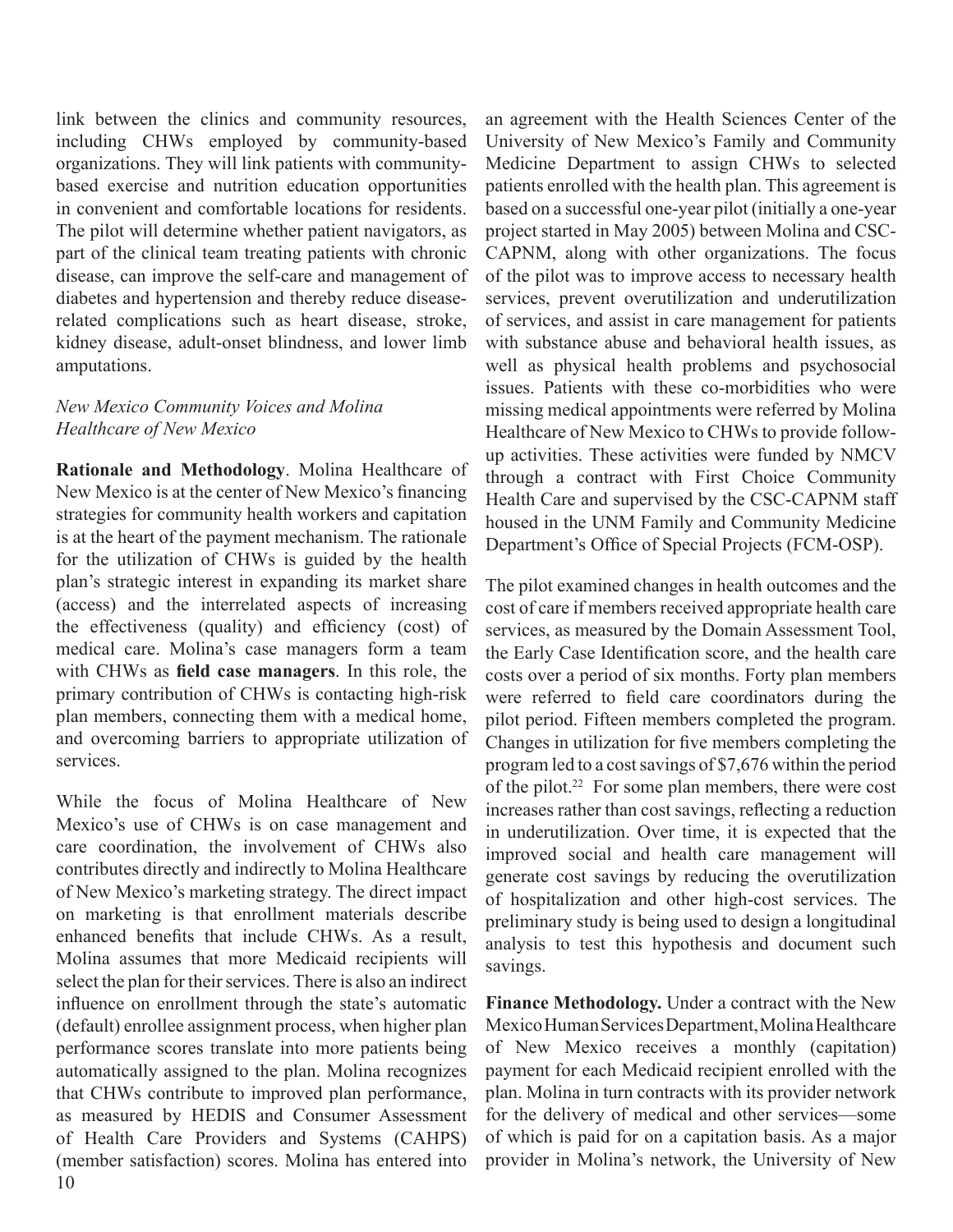Mexico's Health Sciences Center and FCM-OSP are partnering with the plan in carrying out its care coordination function. Through an agreement between the plan and the university, FCM-OSP is responsible for the recruitment, training, and start-up payroll for community health workers functioning as field case managers. Through a monthly capitation mechanism, UNM will be reimbursed by Molina Healthcare of New Mexico for determined referrals to two community health workers who work with Molina's case managers as field case managers. Molina refers high-risk members (with medical, behavioral, and psychosocial needs) to UNM for care coordination and pays UNM a monthly capitation fee per patient for field case management services. Case managers from Molina meet monthly to establish individualized goals for care coordination, to monitor progress, and to close cases when goals have been achieved. The caseload size for a field case manager, by current agreement, is 25 patients.

While UNM has utilized grant funds through the NMCV support for the start-up costs associated with the hiring and training of new CHWs, future expansion and sustainability of the program will be drawn from revenue from the capitation fees (mainstream funding from Medicaid managed care) to cover the operating costs of the field case managers.

**Next Steps.** Molina Healthcare of New Mexico has additional high-risk patients in the Albuquerque area that could benefit from field care coordination; however, the current capacity of UNM limits this possibility. To address this challenge, several steps are under way. Molina and UNM are designing special studies to refine their model of case management and field case management to improve the effectiveness and efficiency of the model. Concurrently, discussions are under way to expand the number of Molina patient referrals and the number of field case managers in areas outside of the Central CSC-CAPNM catchment area. There are additional considerations for targeted care management to increase Molina plan member participation in specific primary and prevention program areas. For example, underutilization of oral health services by atrisk populations such as pregnant women and children is a major concern for Molina in the southern counties of the state. Care management strategies could be applied to this population of Molina plan members and

offer significant reduction in costs associated with oral health diseases that go untreated during pregnancy. Such an expansion would require new partnerships and approaches to members in rural and border areas of the state.

### *Ohio Community Health Access Project*

**Rationale and Methodology.** Public purchasers are concerned about the affordability of services and accountability for results. As a high-capacity, community-based organization, CHAP is demonstrating to state purchasers, including the Ohio Department of Jobs and Family Services and the Ohio Department of Health, that outcomes can be achieved affordably by identifying individuals most at risk, using evidencebased interventions, and measuring the results. Using mainstream funding, state purchasers contract for care coordination to identify individuals most at risk and assure that they connect to evidence-based interventions.

The contracts in each county vary in strategy, but each provides payment for production steps along a defined "pathway" to a desired outcome. Final payment is not received until a positive outcome is documented, e.g., an at-risk pregnant woman delivers a normal birth-weight infant, or a child who was behind on immunizations is confirmed to be up to date. By tracking the steps and time utilized by care coordinators to achieve the outcomes, CHAP can establish a fair price for its outcomes in this pay-for-performance system.

The rationale for considering CHWs integral to the production of positive health and social outcomes is demonstrated each time a pathway is completed and leads to such outcomes. At the same time, the CHWs benefit from payment and financial incentives. In addition to their salary and benefit package, individual CHWs can earn financial incentives in the form of biweekly bonuses based on the number of pathways completed and related performance measures achieved. CHWs have clearly demonstrated through these contracting arrangements and available financial incentives that they can engage community members most at risk and assure that they connect to critical preventive care services. More than 30,000 contractually tied pathways have been produced and confirmed through supervision as well as outside auditors.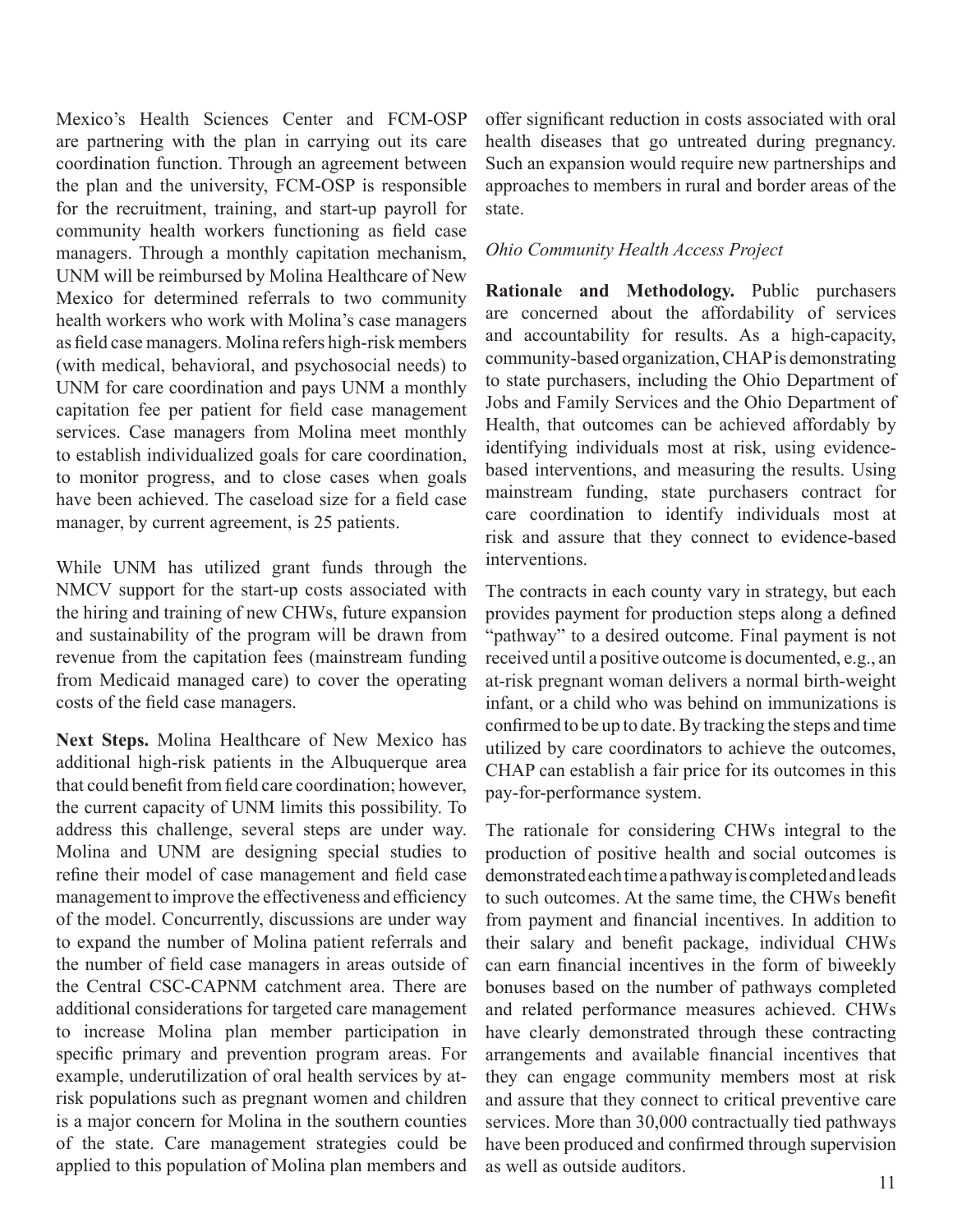Outcome-based contracting using pathways has demonstrated its greatest value as a regional approach deployed across multiple agencies. Regional contracting approaches are yielding a stronger focus on effective interventions for at-risk populations and reducing service duplication. Care coordination within communities can often be duplicative and not tied to performance measures. For example, at-risk pregnant women may have multiple care coordinators from separate agencies and structures do not typically exist to support accountability for results.

Outcome-based contracting across a network of agencies within a community started in Ohio's Richland County and is expanding to other communities. This approach, the "community hub," is based on the premise that multiple agencies within each community can focus on working together to achieve specific outcomes. Key conditions are identified by the community and community leadership. The population most at risk for these conditions is defined. The community then works together using outcome-focused production models like pathways to reach each at-risk individual, ensure that they connect to care, and measure the final result. A central registration process at the community hub eliminates care coordination duplication. Pathways agreed upon at a community level create standard performance and quality measures, while at the same time encouraging agencies to use their expertise and ingenuity to produce results.

The agencies providing care coordination in a community hub include health departments, outreach programs (like CHAP), children's services, mental health, rehabilitation centers, and community clinic programs. Prior to establishing a hub, some communities had general networks but very few had specific strategies to ensure commonly shared and unduplicated results for their community.

The *Help Me Grow* contract in Richland County has provided one of the best examples of building a community hub. This contract supports seven separate agencies in reaching out to pregnant women and young children in Richland County. Prior to development of the hub, local research showed that care coordinators were not effectively reaching women most at risk. A new contract was developed focusing services on geographic

areas with a high-risk population, i.e., census tracts with the greatest risk of low birth-weight infants. Duplication of care coordination was eliminated by requiring each agency to register newly identified clients with the community hub. The previous contract provided payment based on documented service activities such as phone calls and home visits. The new contract withheld part of the payment until specific performance measures were documented, including initial engagement and assessment of the client, confirmation that barriers were overcome and evidence-based services were received and an outcome was achieved, i.e., a healthy, normal birth-weight baby.

Exhibit 3 displays the "pregnancy pathway," presenting the activities and the outcome that are documented as performance measures are aligned with payment.

When introduced, the community hub contracting approach that pays for results was not uniformly popular among agencies accustomed to activity-based invoicing for services. Several agencies that were determined to demonstrate success took the lead. They began focusing outreach in the most at-risk census tracts and in housing projects.

In the year prior to the new contract, 2004–2005, research demonstrated that only 19 pregnant women from those census tracts had been served. When the contract began to require that the pregnant women served would be residents of the most impoverished and at-risk census tracts, the number of at-risk individuals served increased dramatically to 146 over one contract year. In addition, duplication of service was eliminated and specific performance points and outcomes were required for full payment. All seven programs serving the population demonstrated the ability to meet the challenge, with all seven bringing in their contracted dollars for the year. Joe Mudra, Director of the Richland County Youth and Family Council that launched the first community hub, said, "Agencies are now not only achieving outcomes, but doing so in areas of our community where the greatest disparities exist, helping our collaboration to eliminate disparity." 23

Ongoing research is being undertaken to measure the impact of the model on birth outcomes such as low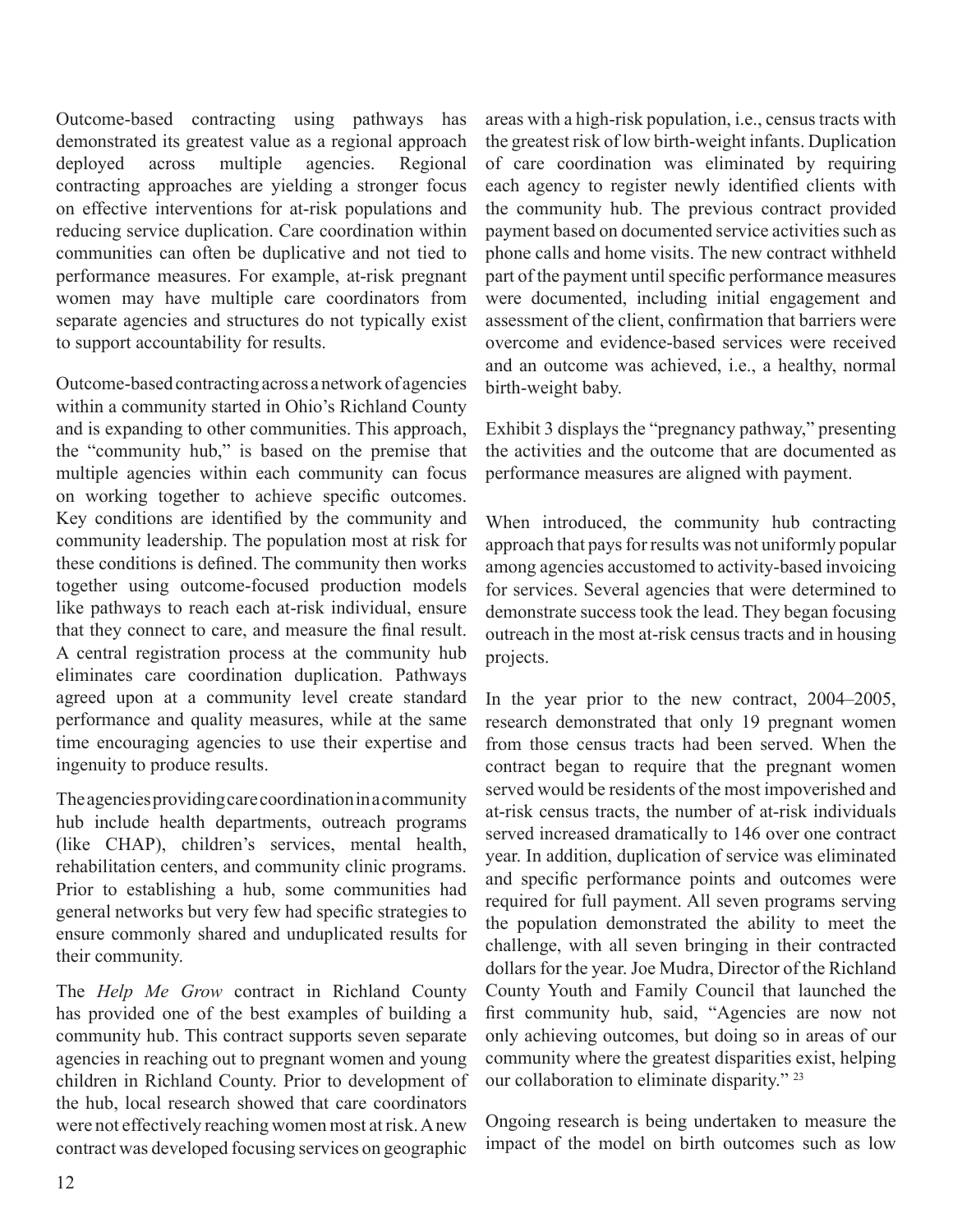

birth weight. Findings thus far are positive and will be reported when control group comparisons can be demonstrated.

One of the greatest barriers to outcome-based funding experienced to date by these initiatives comes from the purchasers themselves. The change from paying for service activities to paying for health and social outcomes is a dramatic shift, requiring modifications in contracting and accountability approaches. The will of community agency leaders to join together effectively to reach specific outcomes is critical and appears to provide the most significant gains in efficiency and results.

Sharlene Neuman, Director of the Richland County Jobs and Family Services and primary funder of regional pathway production, notes that "those in communities who have the responsibility to fund programs can and should change the way programs are funded in an effort to encourage outcomes. However, it isn't easy. If the intent is to make a difference, then communities must maximize resources and benefits by demanding accountability for positive results."24

Next Steps. Shifting from a focus on activities to outcomes will require continued work and innovation on many levels. At the individual level, each care coordinator, CHW, and provider serving those most at risk must continue to develop more effective strategies to achieve results. At the community level, continuing innovation is needed to make the transition to producing outcomes across organizations. Continuing development of the community hub contracting approach is under way to support the best utilization of resources across a community, reach at-risk individuals, and hold providers financially accountable for achieving results.

For this approach to move forward, policymakers and purchasers must evaluate and refine contracting methodologies. Medicaid managed care organizations, such as Buckeye Community Health Plan, have been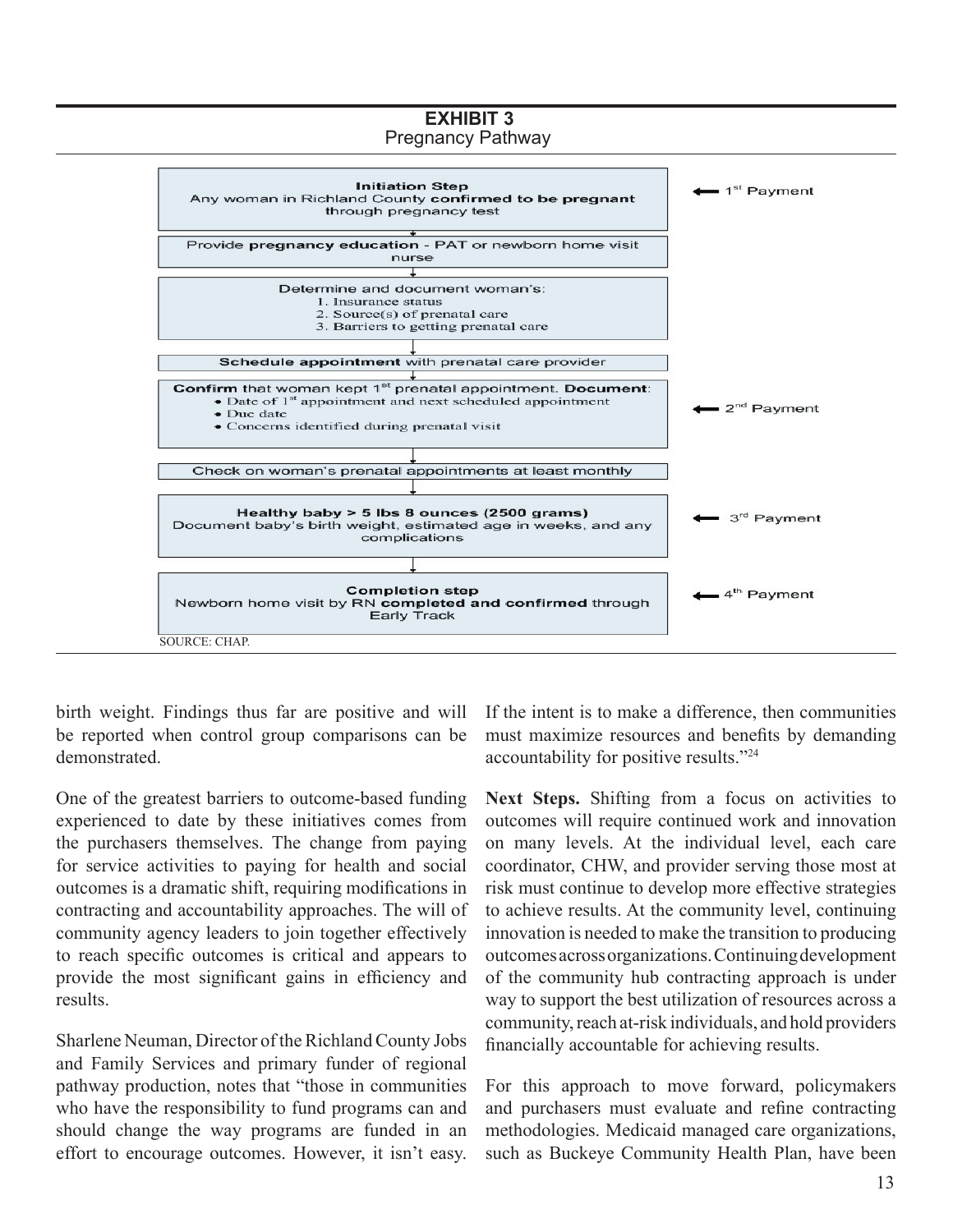developing CHW and related services for a number of years. They are joining other Ohio Medicaid managed care organizations to strengthen the focus on outcomes and results. Local and state political leadership is also key, as demonstrated by leaders such as Richland County Commissioner Ed Olson, who declared that his county's contracts would focus on results, and state leadership like Governor Ted Stickland, Senator Bill Harris, and Representative Bill Harnett, who promote strategies that help move duplicative and activity-based systems to focus on results.

Leadership from national organizations is also emerging, such as Communities Joined in Action, the American Academy of Pediatrics, and the federal Centers for Medicare and Medicaid. HRSA is working with a national group of purchasers, policymakers, researchers, and community programs to identify and highlight standard tools and methods to focus funding on outcomes, to be published in spring 2007.

### *New York, Community Premier Plus*

**Rationale and Methodology.** Within the State of New York's regulatory framework for managed care organizations, Community Premier Plus (CPP) must address a number of disease management and health education topics such as immunizations, HIV/AIDS, lead testing, cancer screening, diabetes, and asthma. Many of these topics overlap with HEDIS quality measures (the New York version is called QARR—Quality Assurance Reporting Requirements). In addition, New York City's Department of Health and Mental Hygiene requires special studies on topics of concern. Several years ago, in response to these frameworks and the analysis of member data, CPP began using CHWs as health educators to improve its quality measures for diabetes and asthma. Over time the methods have been refined, and CPP believes that the activities of the CHWs contribute to the plan's improving quality measures.

The two CHWs employed by CPP were active with community causes prior to their employment. While not formally trained in health education, in many ways they are self-taught through on-the-job training and by taking advantage of continuing education. One CHW specializes in asthma and the other CHW specializes in diabetes. funding.<br>14

The CHW who specializes in asthma is involved in a number of activities and functions. The activities are intended to help CPP members with asthma increase their knowledge about asthma and ways to improve management of the disease. The CHW conducts weekly asthma workshops in the format of a fourpart series to inform members (and non-members from the community) of the physiology of the disease, medication compliance, asthma action plan, triggers, etc. In addition to active outreach to invite members to the workshops, the CHW makes home visits to members whose condition is deemed more "severe" based on internal risk stratification criteria, and provides such services as education, environmental risk assessments, and medication compliance checks. These are all skills the CHW has gained through years of on-the-job training and continuing education through the Asthma Training Institute. CPP believes that these efforts support its overall goals for asthma medication compliance, which is a HEDIS/QARR measure.

There is a counterpart diabetes workshop, which is advertised to all CPP members with diabetes as well as to non-members. In this monthly workshop, participants are taught physiology, nutrition habits, lifestyle changes, why each exam/lab for diabetes is important, self-blood glucose monitoring, etc.

In addition, these CHW health educators assist in the creation of CPP's Healthy Living educational series, a series of booklets on different health topics, many of which are directly tied to HEDIS/QARR quality measures. The health educators provide community outreach and education in different venues (schools, churches, doctors' clinics, health fairs, other public events). At these events, the health educators provide education by distributing flyers/booklets and conducting preplanned workshops or one-on-one counseling to those who may have received a diabetic or hypertensive screening.

Due to the positive contribution of CHW health educators to plan performance, these positions are funded by mainstream financing, i.e., these individuals are paid from the administrative budget set aside from overall premium revenues, including Medicaid capitation revenue. There is no specific cost reimbursement, nor were the positions initiated or sustained by grant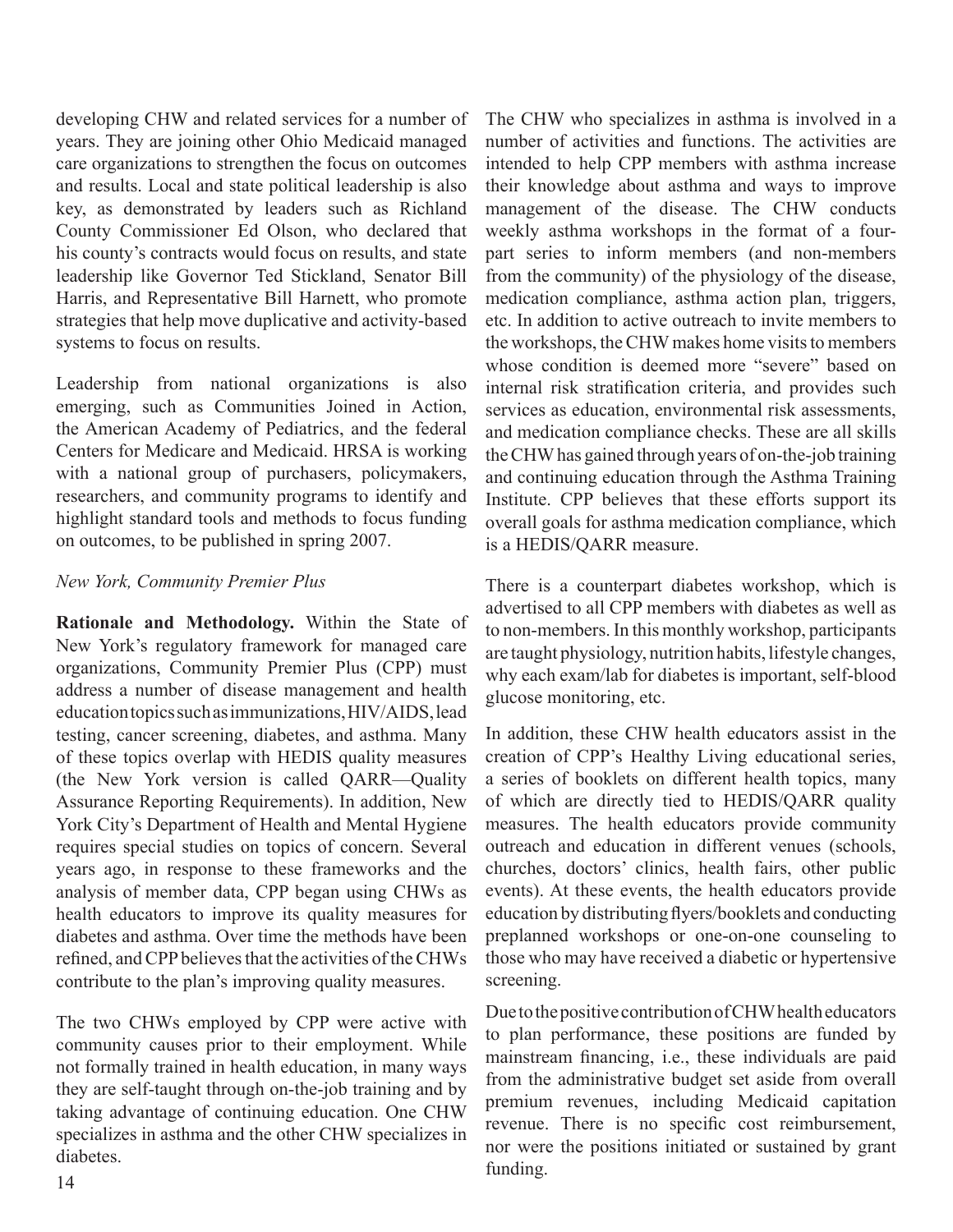**Next Steps.** Based on the positive contributions of CHWs on quality measures for asthma and diabetes, CPP may hire additional health educators within the next two years. One target for CHW expansion includes the cardiovascular program, addressing hypertension, cholesterol, and congestive heart failure.

### **Conclusion**

The organizations presented in this policy brief are demonstrating that there are three essential factors that permit CHWs to compete successfully for scarce health and human services resources:

- Analytical capacity
- Community and organizational "will"
- The recognition and use of mainstream funding

Emerging research on CHW effectiveness may entice an organization to consider integrating CHWs into its strategies to improve access to health care and its quality and efficiency, but local analytical capacity must be sufficient to demonstrate an organization's impact on the populations they serve. Moreover, organizations that focus their analysis on improving—rather than proving—the effectiveness of their strategies are the ones making the most progress in reaping the benefits of CHWs.

Strong community and organizational "will" is required to promote and sustain innovation and nurture the policy goals of accessible, high-quality, and efficient health care. Finally, there must be recognition by state and local policymakers (purchasers, managers, and health care providers) of the potential in existing mainstream funding sources, such as Medicaid, to finance improved care and outcomes through strategies using CHWs.

### **Acknowledgments**

The Community Voices Program Office, National Center for Primary Care at Morehouse School of Medicine, funded this policy brief through the Center for Community Health Partnerships at the Columbia University Medical Center. The policy brief was prepared by Public Sector Consultants Inc., Lansing, Michigan. The contributions of the following individuals who participated in interviews and provided information and guidance are greatly appreciated. Contact information is generously offered by individuals at each site.

### **Colorado**

Elizabeth M. Whitley, RN, PhD Director, Community Voices Denver Health (303) 436-4071 *lwhitley@dhha.org*

Rachel Everhart, MS Statistical Research Specialist Community Voices Denver Health

Peg Burnette Chief Financial Officer Denver Health

# **Michigan**

Melany Mack Community Voices Coordinator Ingham County Health Department (515) 887-4568 *mmack@ingham.org*

Ronald Uken Coordinator Power of We Consortium Ingham County Health Department (517) 887-4558 *ruken@ingham.org*

Bruce Bragg Health Officer Ingham County Health Department

### **New Mexico**

Wayne Powell, MA Project Director New Mexico Community Voices Associate Director Center for Community Health Partnerships (505) 272-4004 *wpowell@salud.unm.edu*

Kelly Ann Cieciorka, MPA/HAS Manager, Quality Analysis Molina Healthcare of New Mexico (505) 348-0217 *kelly.cieciorka@molinahealthcare.com*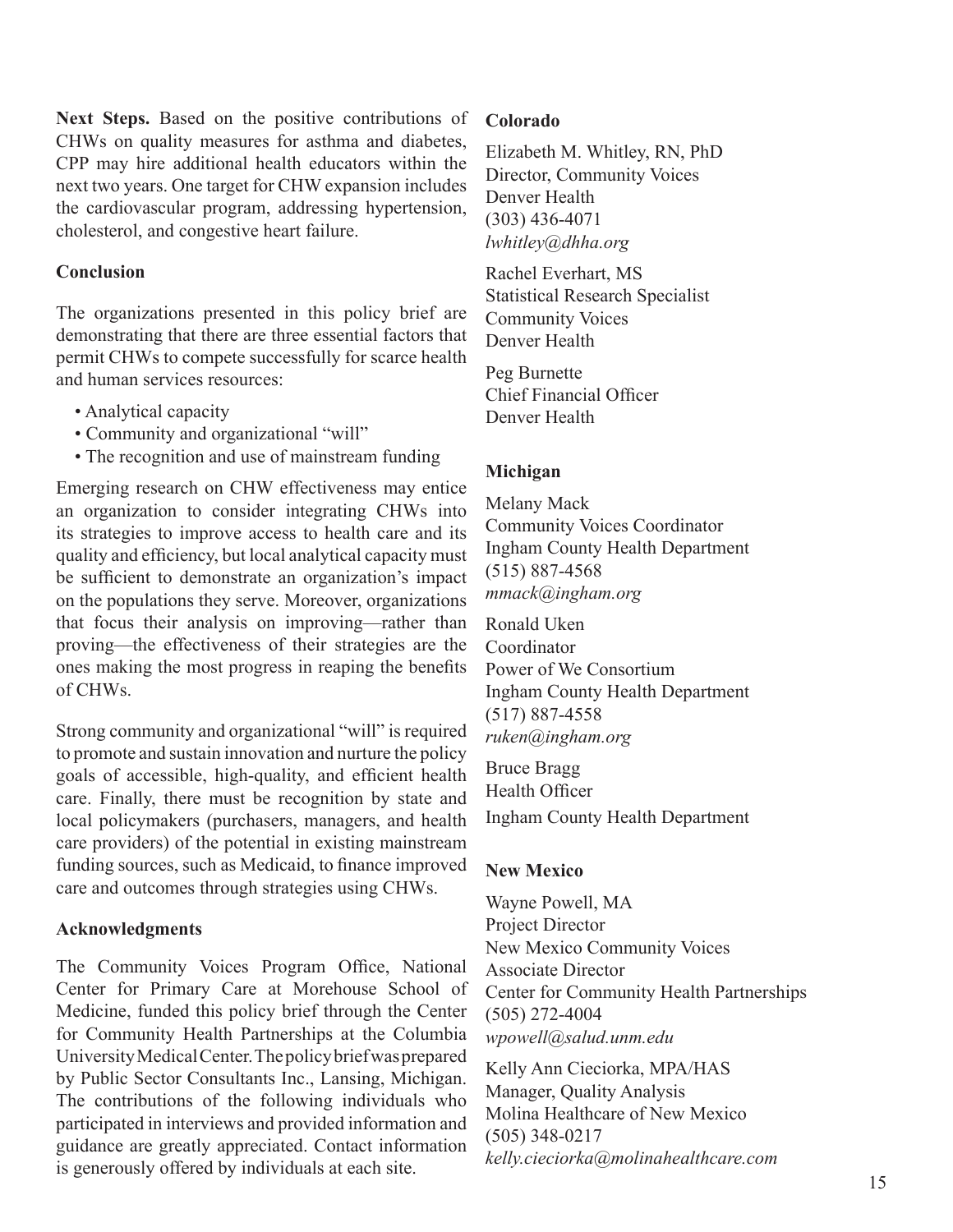Diana Madrid Manager, Medical Services Molina Healthcare of New Mexico

Edna Walker Supervisor, Care Coordination Molina Healthcare of New Mexico

Mary E. Guevara Program Coordinator Coordinated Systems of Care Community Access Program of New Mexico (CSC-CAPNM)

Patricia Saavedra Field Case Manager Coordinated Systems of Care Community Access Program of New Mexico (CSC-CAPNM)

Delores Gomez Field Case Manager Coordinated Systems of Care Community Access Program of New Mexico (CSC-CAPNM)

Fornessa T. Randal Executive Director Coordinated Systems of Care-Community Access Program of New Mexico (CSC-CANM (505) 272-2339 *frandal@saludunm.edu*

Christine Hollis, MPS, MPH, CHES Evaluator New Mexico Community Voices Health Sciences Center University of New Mexico

#### **Ohio**

Mark Redding, MD, FAAP Medical Director (Volunteer) Community Health Access Project Ocie Hill Neighborhood Center 445 Bowman Street, PO Box 1986 Mansfield, Ohio 44901 (419) 525-2555

Sarah Redding, MD, MPH Director of Evaluation Community Health Access Project

Ocie Hill Neighborhood Center 445 Bowman Street, PO Box 1986 Mansfield, Ohio 44901 (419) 525-2555

#### **New York**

Dr. Harris K. Lampert President and CEO 549 W. 180th St. New York, NY 10033 (917) 521-7012

Helen Lee Syn, Manager Disease Management Community Premier Plus

### **Center for Community Health Partnerships Columbia University Medical Center**

Allan Formicola, DDS, MS Vice Dean, Center for Community Health Partnerships Columbia University Medical Center Program Director Northern Manhattan Community Voices (212) 304-6418 *ajf3@columbia.edu*

Jacqueline Martinez, MPH (Former Director, Northern Manhattan Community Voices Collaborative) Senior Program Director New York State Health Foundation (212) 664-7656 *martinez@nyshealth.org*

#### **Public Sector Consultants Inc.**

Suzanne Miel-Uken Vice President and Senior Consultant for Health and Human Services Lansing, Michigan (517) 484-4954

Ronald Uken Consultant Lansing, Michigan (517) 887-4558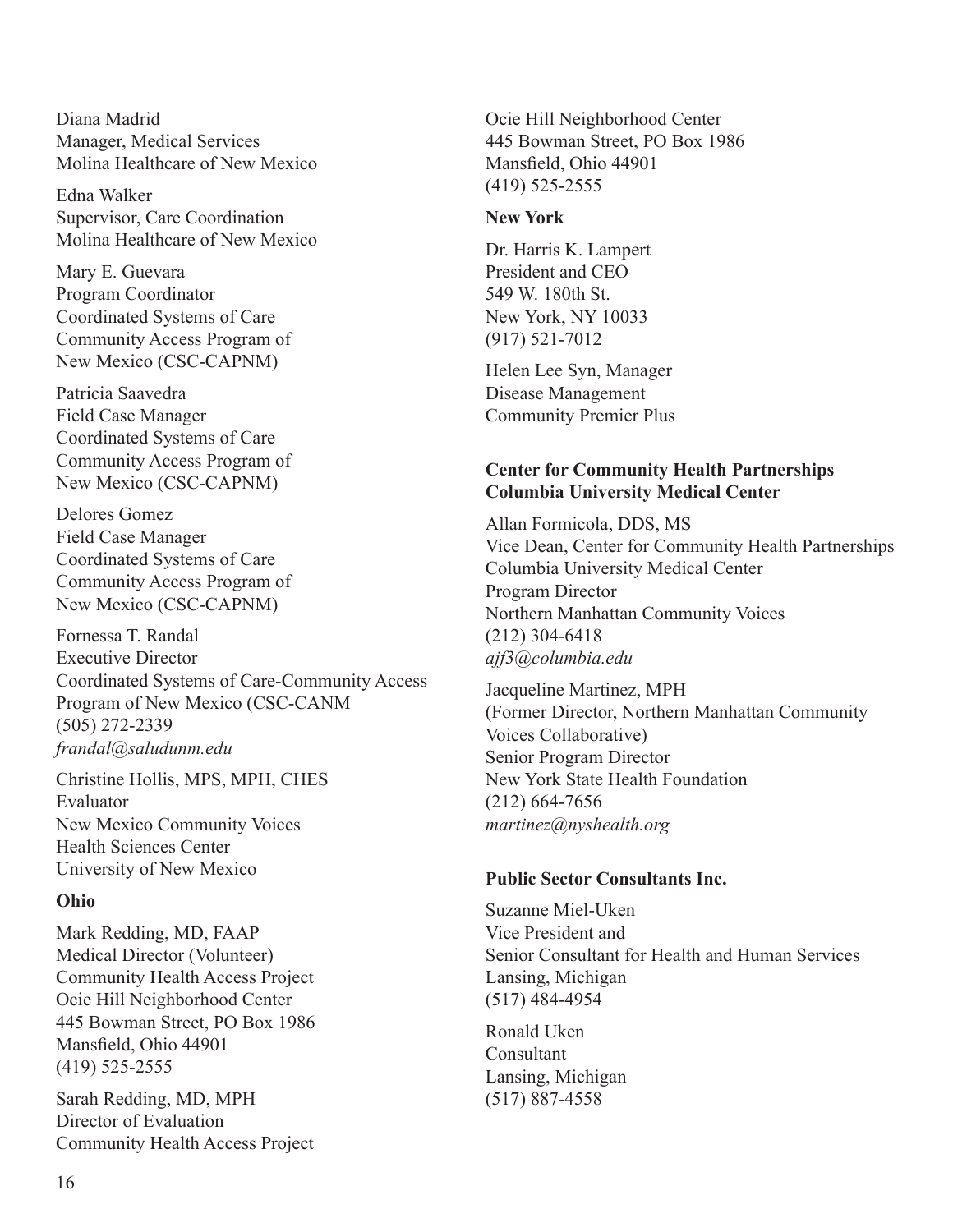1 See National Center for Primary Care, Morehouse School of Medicine, *Community Health Workers and Community Voices: Promoting Good Health* (Atlanta: National Center for Primary Care, October 2003), 2.

<sup>2</sup>See Susan M. Swider, "Outcome Effectiveness of Community Health Workers: An Integrated Literature Review," *Public Health Nursing* 19 (January/February 2002): Abstract.

<sup>3</sup>See National Center for Primary Care, Morehouse School of Medicine, *Community Health Workers and Community Voices,* 40*.* 

<sup>4</sup> See C. Dower, M. Knox, V. Lindler, and E. O'Neil, *Advancing Community Health Worker Practice and Utilization: The Focus on Financing* (San Francisco, CA: National Fund for Medical Education, 2006).

5 See Denver Health and Hospital Authority, *Fact Sheet*  (Denver, CO: Denver Health, 2006).

<sup>6</sup>States pay FQHCs 100 percent of the average of their reasonable costs of providing Medicaid-covered services, adjusted for any increase or decrease in the scope of services. See Health Resources Services Administration website: *www.bphc.hrsa.gov.*

<sup>7</sup>See Elizabeth M. Whitley, Rachel M. Everhart, and Richard A. Wright, "Measuring Return on Investment of Outreach by Community Health Workers," *Journal of Health Care for the Poor and Underserved* 17*,* No. 1 (February 2006 Supplement), 6.

<sup>8</sup>Wayne Powell, Christine Hollis, Mario de la Rosa, Deborah Helitzer, and Daniel Derksen, "New Mexico Community Voices: Policy Reform to Reduce Oral Health Disparities," *Journal of Health Care for the Poor and Underserved* 17*,* No. 1 (February 2006 Supplement), 96.

9 See *Performance Measurement: Community Access Program,* Molina Healthcare of New Mexico, May 2005–July 2006.

10See *www.ins.state.ny.us.*

<sup>11</sup>See Community Premier Plus Earns Top Ranking, *Hispanic PR Wire* (March 2005). [Online, accessed 12/11/06.] Available: *http://www.hispanicprwire.com/ news.php?1=in&id=3928&cha=9.*

<sup>12</sup>HEDIS is NCQA's tool used by health plans to collect data about the quality of care and service they provide. HEDIS consists of a set of performance measures that tell how well health plans perform in key areas: quality of care, access to care, and member satisfaction with the health plan and doctors. HEDIS requires health plans to collect data in a standardized way so that comparisons are fair and valid. Health plans can arrange to have their HEDIS results verified by an independent auditor.

<sup>13</sup>The Medicare and Medicaid programs distribute extra payments to hospitals that treat a disproportionate share of indigent patients. See Barbara Wynn, Theresa Coughlin, Serhiy Bondarenko, and Brian Bruen, *Analysis of the Joint Distribution of Disproportionate Share Hospital Payments* (a project memorandum prepared for the Assistant Secretary of Planning and Evaluation, Department of Health and Human Services by RAND under contract with the Urban Institute, September 20, 2002).

<sup>14</sup>See Whitley, Everhart, and Wright, 6–15.

<sup>15</sup>See Elizabeth M. Whitley, Rachel M. Everhart, *Free Pregnancy Testing: Improving Access and Bottom Line of Denver Health,* (Denver, CO: Community Voices, Denver Health, 2006).

<sup>16</sup>Under 42 U.S.C., Section 1902(a)(55), as implemented pursuant to 42 C.F.R., Section 435.904, the Colorado Department of Health Care Policy and Financing must provide an opportunity for low-income pregnant women, infants, and children under age 19 to apply for Medicaid at locations other than welfare offices. The rule increases the reimbursement to Denver Health Medical Center clinics since they qualify to certify eligible expenditures for federal financial participation (FFP) under 42 C.F.R., Section 433.51, and allows those facilities to receive additional FFP for eligible expenditures that are not reimbursed under the current outstationing payment methodology. Hospital providers that are public-owned facilities qualify to certify eligible expenditures for FFP under 42 C.F.R., Section 433.51.